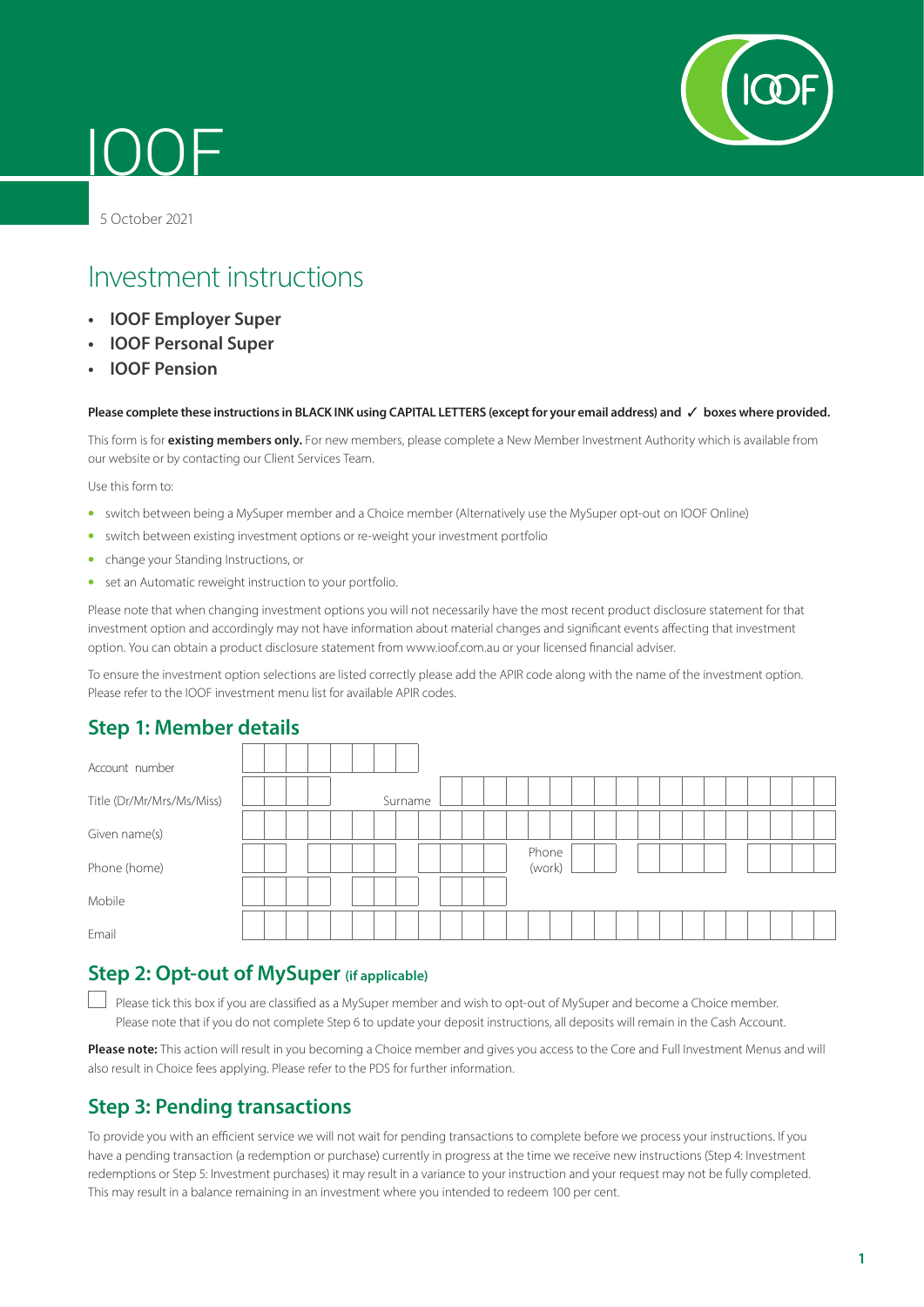By ticking the box below you can instruct us to wait for all pending transactions on investment options included in your new instructions to complete before we process your instructions.

 I acknowledge my request will not be actioned until all pending transactions on investment options included in my new instructions are completed.

- If you only want to **switch investment options**, please complete Steps 4 and 5.
- If you only want to initiate a **Deposit Instruction**, please skip to and complete Step 6.
- If you only want to initiate an **Automatic Re-weight Instruction**, please skip to and complete Step 7.

## **Step 4: Investment redemptions**

#### **Managed investment options**

Please specify either a percentage, unit or dollar allocation. Unless otherwise stipulated, we will process the switch as a dollar value. If you wish to sell a specific asset and use the proceeds to purchase another asset, indicate this by placing corresponding numbers in the boxes provided. When not specified, we will sell all assets detailed in Step 4 and use the proceeds as per the instructions in Step 5.

**Please note:** Your Deposit Instruction and Cash Account preferences will not be automatically updated to reflect the purchase or redemption of a managed investment option from your account. If you want to change your Deposit Instruction and/or Cash Account preferences, please ensure you complete Steps 6 and 8 respectively. **\$ or units** 

| ${\sf No}$ | APIR code <sup>1</sup> | Investment option | (please specify)<br>of investment<br>option<br>${\sf OR}$ | $%$ of<br>investment<br>option |
|------------|------------------------|-------------------|-----------------------------------------------------------|--------------------------------|
|            |                        |                   |                                                           |                                |
|            |                        |                   |                                                           |                                |
|            |                        |                   |                                                           |                                |
|            |                        |                   |                                                           |                                |
|            |                        |                   |                                                           |                                |
|            |                        |                   |                                                           |                                |
|            |                        |                   |                                                           |                                |
|            |                        |                   |                                                           |                                |
|            |                        |                   |                                                           |                                |
|            |                        |                   |                                                           |                                |
|            |                        |                   |                                                           |                                |
|            |                        |                   |                                                           |                                |
|            |                        |                   |                                                           |                                |
|            |                        |                   |                                                           |                                |
|            |                        |                   |                                                           |                                |
|            |                        |                   |                                                           |                                |
|            |                        |                   |                                                           |                                |
|            |                        |                   |                                                           |                                |
|            |                        |                   |                                                           |                                |
|            |                        |                   |                                                           |                                |
|            |                        |                   |                                                           |                                |
|            |                        |                   |                                                           |                                |
|            |                        |                   |                                                           |                                |

1 Refer to the **IOOF investment menu (IOF01)** list for available APIR codes. This is available from your licensed financial adviser, our website or by contacting our Client Services Team.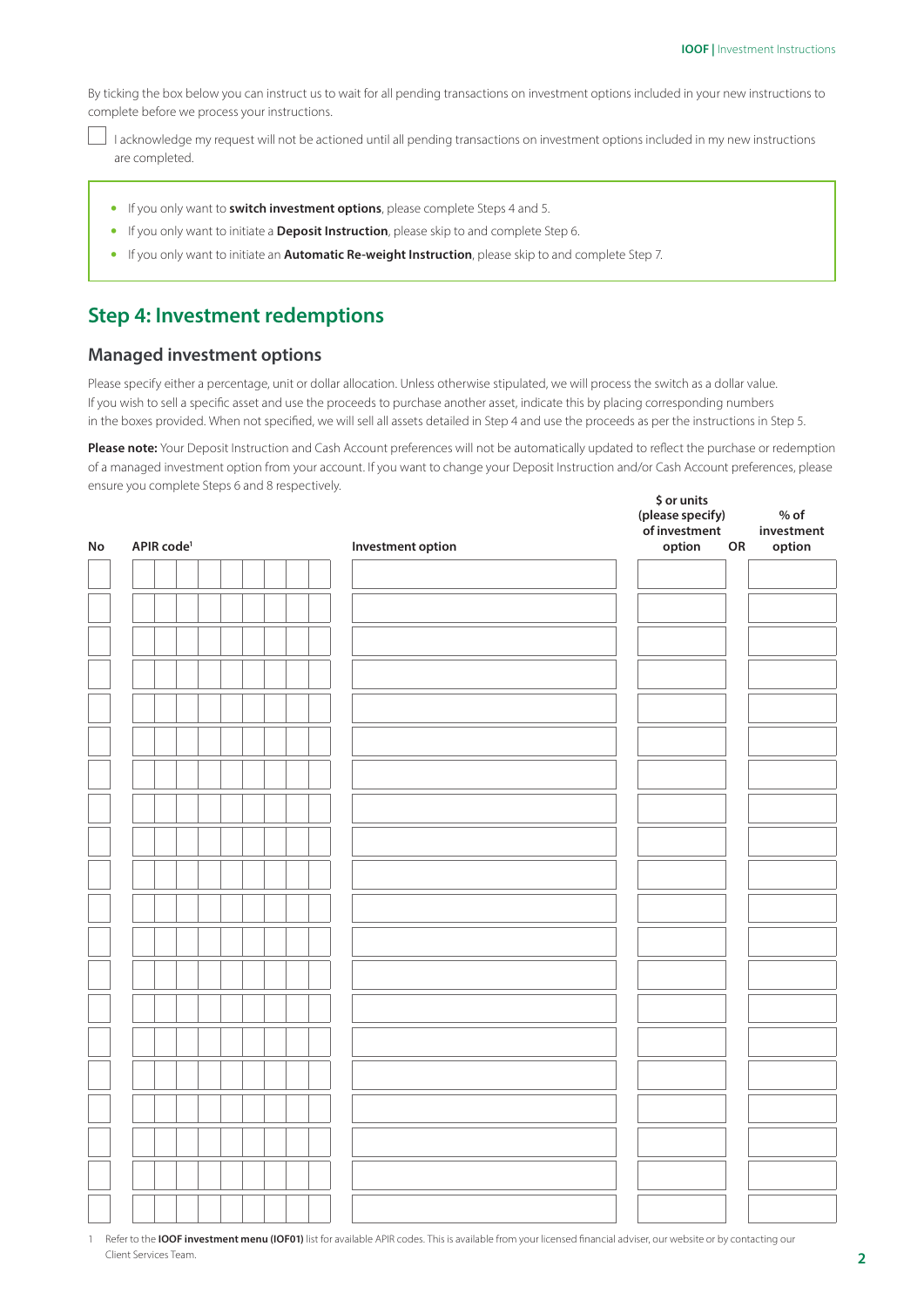## **Listed investments**

Minimum trade is \$2,000 per listed investment.



# **Step 5: Investment purchases**

## **Managed investment options**

Please specify either a percentage, unit or dollar allocation to be invested as a result of the Investment Redemptions in Step 4. Unless otherwise stipulated, we will process the switch as a dollar value.

**Please note:** Your Deposit Instruction and Cash Account preferences will not be automatically updated to reflect the purchase or redemption of a managed investment option from your account. If you want to change your Deposit Instruction and/or Cash Account preferences, please ensure you complete Steps 6 and 8 respectively. **\$ or units** 

|            |                        |                          | (please specify)<br>of investment | $%$ of<br>investment |
|------------|------------------------|--------------------------|-----------------------------------|----------------------|
| ${\sf No}$ | APIR code <sup>2</sup> | <b>Investment option</b> | option<br>${\sf OR}$              | option               |
|            |                        |                          |                                   |                      |
|            |                        |                          |                                   |                      |
|            |                        |                          |                                   |                      |
|            |                        |                          |                                   |                      |
|            |                        |                          |                                   |                      |
|            |                        |                          |                                   |                      |
|            |                        |                          |                                   |                      |
|            |                        |                          |                                   |                      |
|            |                        |                          |                                   |                      |
|            |                        |                          |                                   |                      |
|            |                        |                          |                                   |                      |
|            |                        |                          |                                   |                      |
|            |                        |                          |                                   |                      |
|            |                        |                          |                                   |                      |
|            |                        |                          |                                   |                      |
|            |                        |                          |                                   |                      |
|            |                        |                          |                                   |                      |
|            |                        |                          |                                   |                      |
|            |                        |                          |                                   |                      |
|            |                        |                          |                                   |                      |
|            |                        |                          |                                   |                      |
|            |                        |                          |                                   |                      |
|            |                        |                          |                                   |                      |
|            |                        |                          |                                   |                      |
|            |                        |                          |                                   |                      |
|            |                        |                          |                                   |                      |
|            |                        |                          |                                   |                      |

2 Refer to the **IOOF investment menu (IOF.01)** for available APIR codes. This is available from your licensed financial adviser, our website or by contacting our Client Services Team.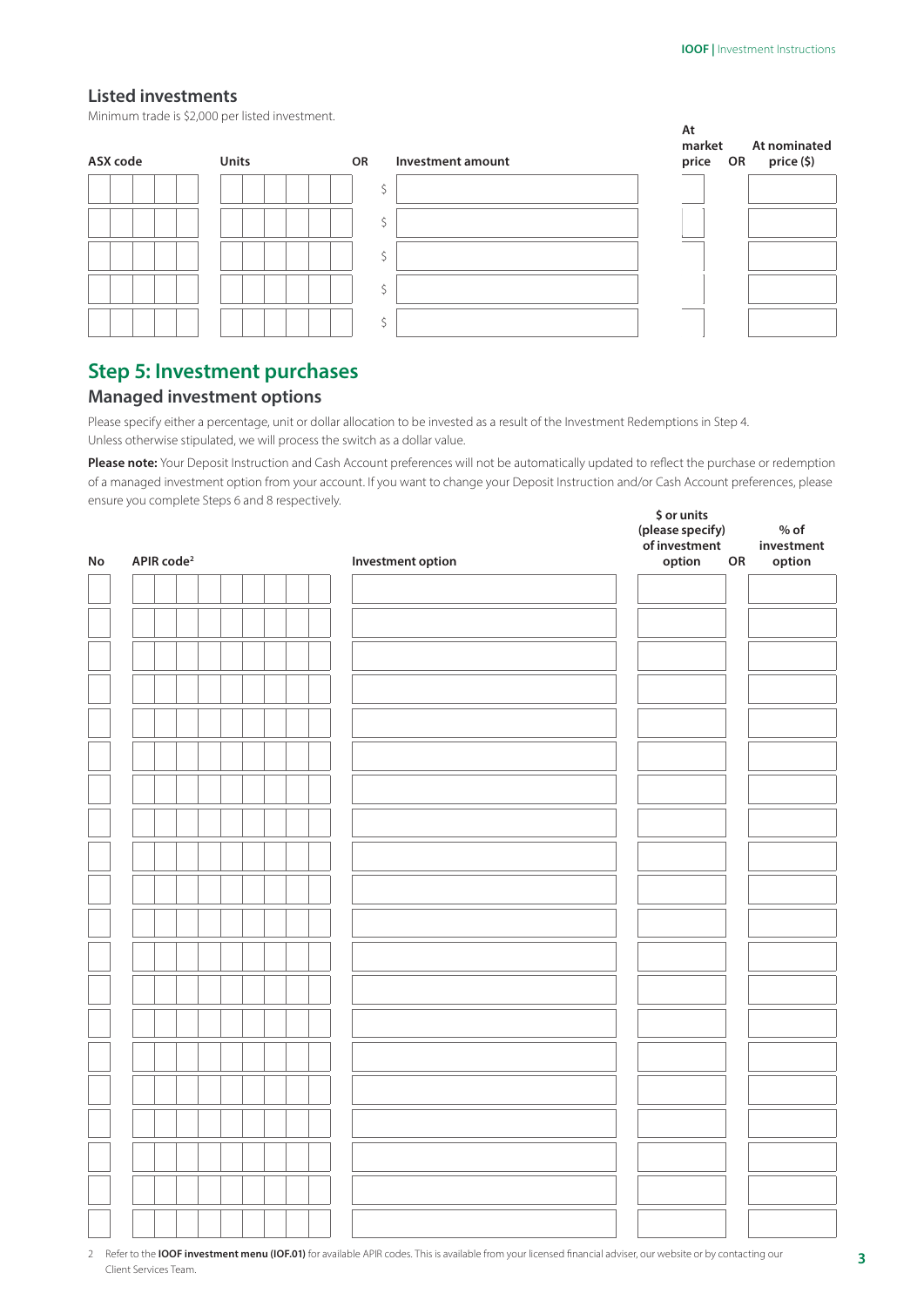## **Listed investments**

Minimum trade is \$2,000 per listed investment.



#### **Please note:**

- If additional investments and/or listed investments are required, attach a separate signed sheet
- The maximum per listed investment is 30% of your account balance, with no more than 95% of your account balance invested in listed investments.
- The maximum buy price will be valid for 30 days, after which the amount for the purchase of your selected listed investments will be retained in your Cash Account until we receive further instructions from you.

## **Fixed rate/fixed term investments (minimum \$5,000)**

| Months | Amount |  |
|--------|--------|--|
|        |        |  |
| Months | Amount |  |
| Months | Amount |  |
| Months | Amount |  |
|        |        |  |

Please select your provider (if no selection is made, Adelaide Bank will be used)

| Adelaide Bank |
|---------------|
| NAR           |
| AN7           |

#### **Please note:**

 $\overline{1}$ 

- 3, 6 and 12 month terms are offered.
- The maximum overall investment is 95 per cent of your account balance.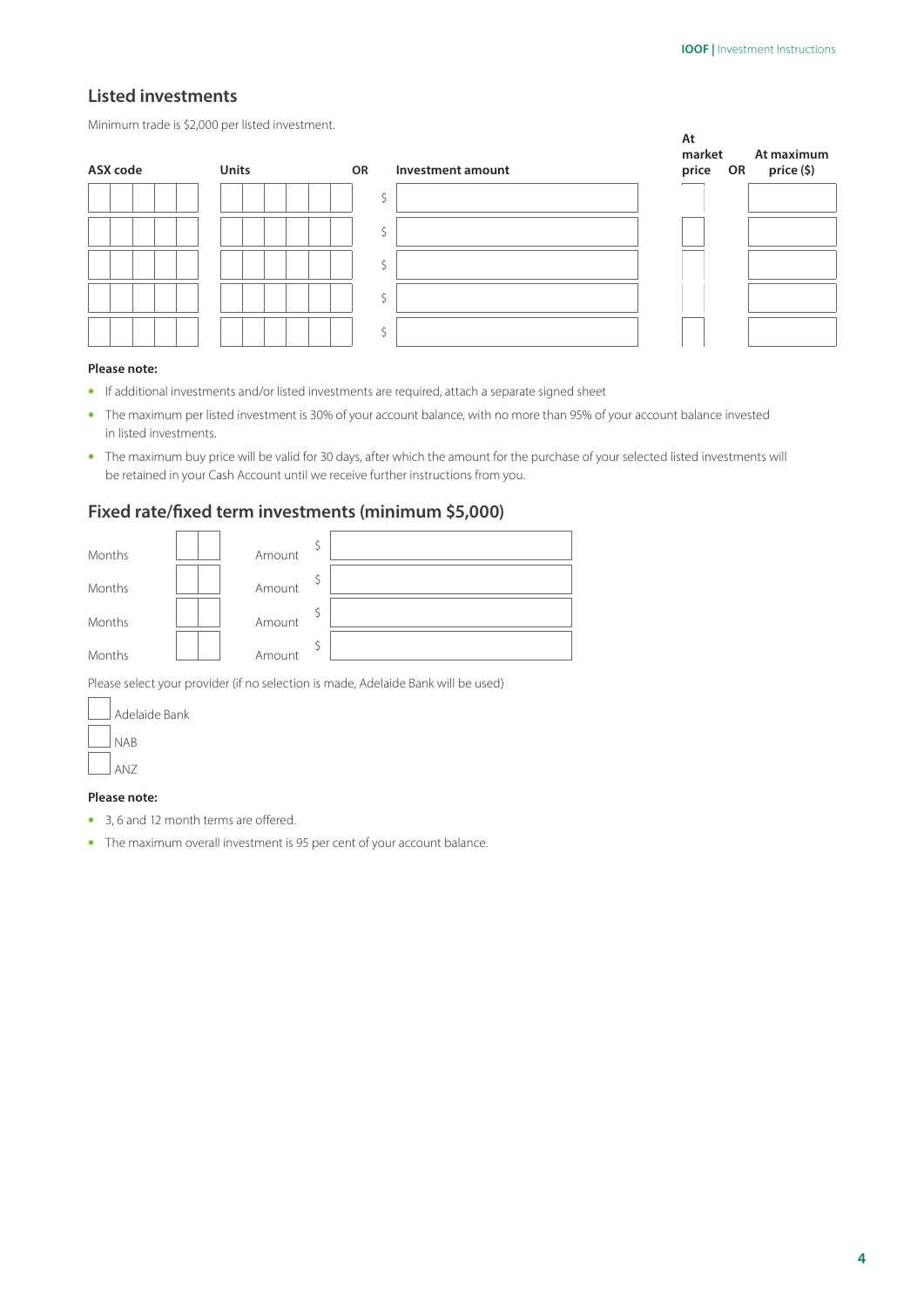# **Step 6: Deposit Instruction**

Please advise us of your Deposit Instruction.

100% Cash Account

Deposit Instruction (please complete section below)

#### **Please note:**

- Please ensure that the Deposit Instruction includes at least the default minimum allocation of 1% against the Cash Account. The percentages allocated to the Cash Account and your selected investment option(s) must add up to 100%.
- For a full list of investment options available for selection within IOOF Employer Super, IOOF Personal Super and IOOF Pension go to our website to view the **IOOF investment menu (IOF.01)** and list your selections in the space provided.
- To ensure the investment option selections are listed correctly please add the APIR code along with the name of the investment option.
- Term deposits and listed investments cannot form part of your Deposit Instruction. Please refer to Step 4 and 5 to specify these instructions.

| <b>APIR Code</b> | Investment option        | Allocation (%) |  |
|------------------|--------------------------|----------------|--|
|                  | Cash Account (Mandatory) |                |  |
|                  |                          |                |  |
|                  |                          |                |  |
|                  |                          |                |  |
|                  |                          |                |  |
|                  |                          |                |  |
|                  |                          |                |  |
|                  |                          |                |  |
|                  |                          |                |  |
|                  |                          |                |  |
|                  |                          |                |  |
|                  |                          |                |  |
|                  |                          |                |  |
|                  |                          |                |  |
|                  |                          |                |  |
|                  |                          |                |  |
|                  |                          |                |  |
|                  |                          |                |  |
|                  |                          |                |  |
|                  |                          |                |  |
|                  |                          |                |  |
|                  |                          |                |  |
|                  |                          | 0.00           |  |

**Total (must = 100%)**

 $\vert 0.00$ 

**If you are opting-out of IOOF MySuper to become a Choice member (Step 2), please provide us with your Deposit Instruction.**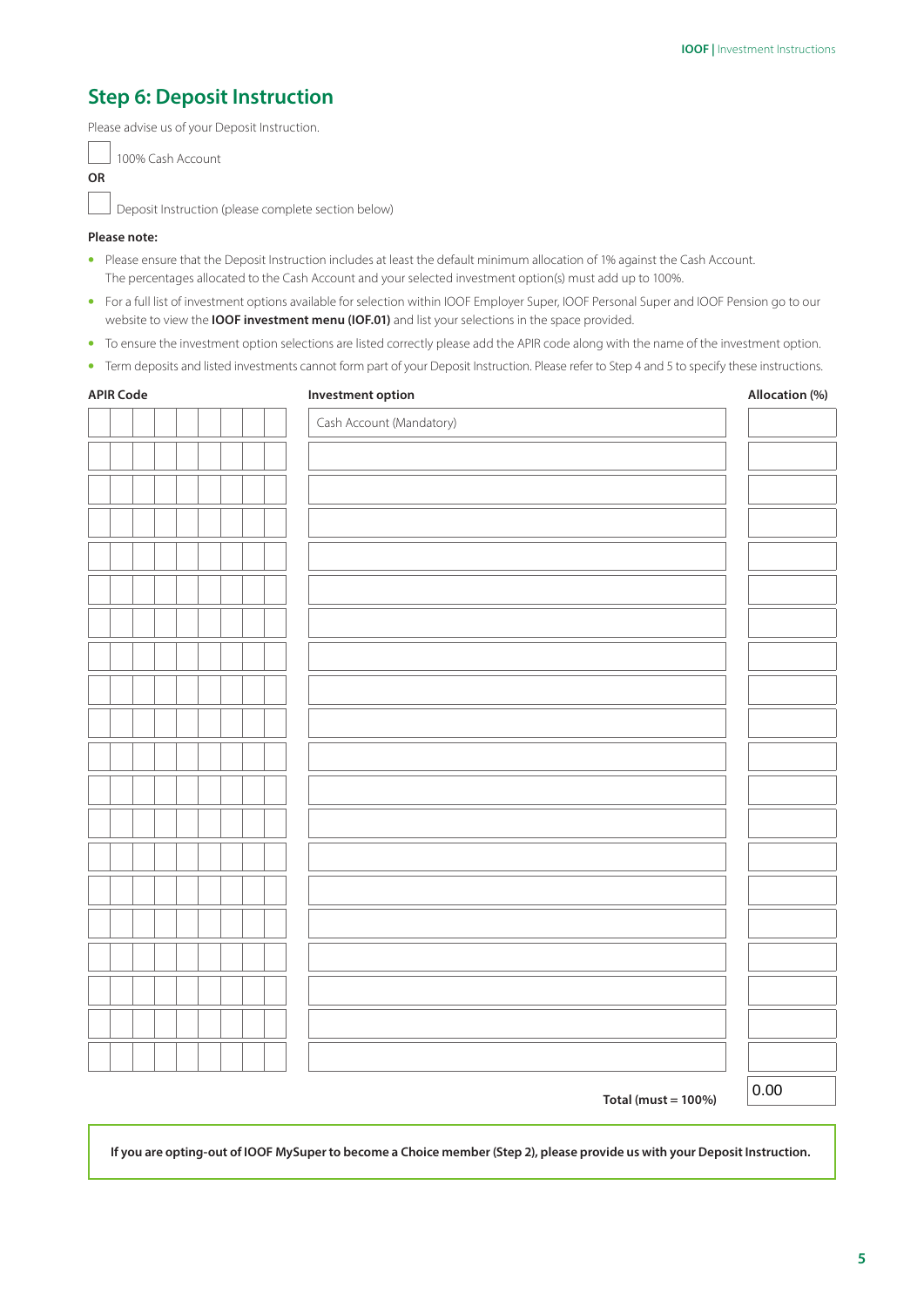# **Step 7: Re-weight portfolio**

| Please specify your requested re-weight                                                                       |
|---------------------------------------------------------------------------------------------------------------|
| One-off re-weight                                                                                             |
| <b>OR</b>                                                                                                     |
| Automatic re-weight facility                                                                                  |
| <b>OR</b>                                                                                                     |
| Re-weight now and update Automatic re-weight instruction                                                      |
| If establishing an Automatic re-weight facility please specify the re-weight frequency and commencement date. |
|                                                                                                               |
|                                                                                                               |

## **Automatic re-weight frequency**

Use this to automate a re-weight of all the investments in your portfolio, according to a percentage-based instruction at a set frequency.

 $r$ terly  $\Box$  Half yearly  $\Box$  Yearly

## **Commencement date**

(will commence on the 20th of the chosen month).



## **Automatic re-weight preference**

Deposit Instruction: Re-weight my portfolio in accordance with my deposit instruction in **Step 6**.

## **OR**

Re-weight instruction: Re-weight my portfolio in accordance with my Re-Weight Instructions specified in the table below. If you have selected the Re-Weight Instruction option, please specify which investments are to be used and the respective allocations. Please list all investments in your portfolio below.

| <b>APIR Code or ASX Code</b> | Investment option        | Allocation (%) |
|------------------------------|--------------------------|----------------|
|                              | Cash Account (Mandatory) |                |
|                              |                          |                |
|                              |                          |                |
|                              |                          |                |
|                              |                          |                |
|                              |                          |                |
|                              |                          |                |
|                              |                          |                |
|                              |                          |                |
|                              |                          |                |
|                              |                          |                |
|                              |                          |                |
|                              |                          |                |
|                              |                          | $\sim$ $\sim$  |

**Total (must = 100%)**

# 0.00

#### **Important notes:**

- Maturing Investments cannot be traded as part of the automatic reweight facility; however, they need to be included in your Automatic reweight instructions to ensure your portfolio allocation (%) equals 100%.
- If your portfolio contains maturing investments, then the instruction submitted will be applicable to the remaining investment options within the portfolio.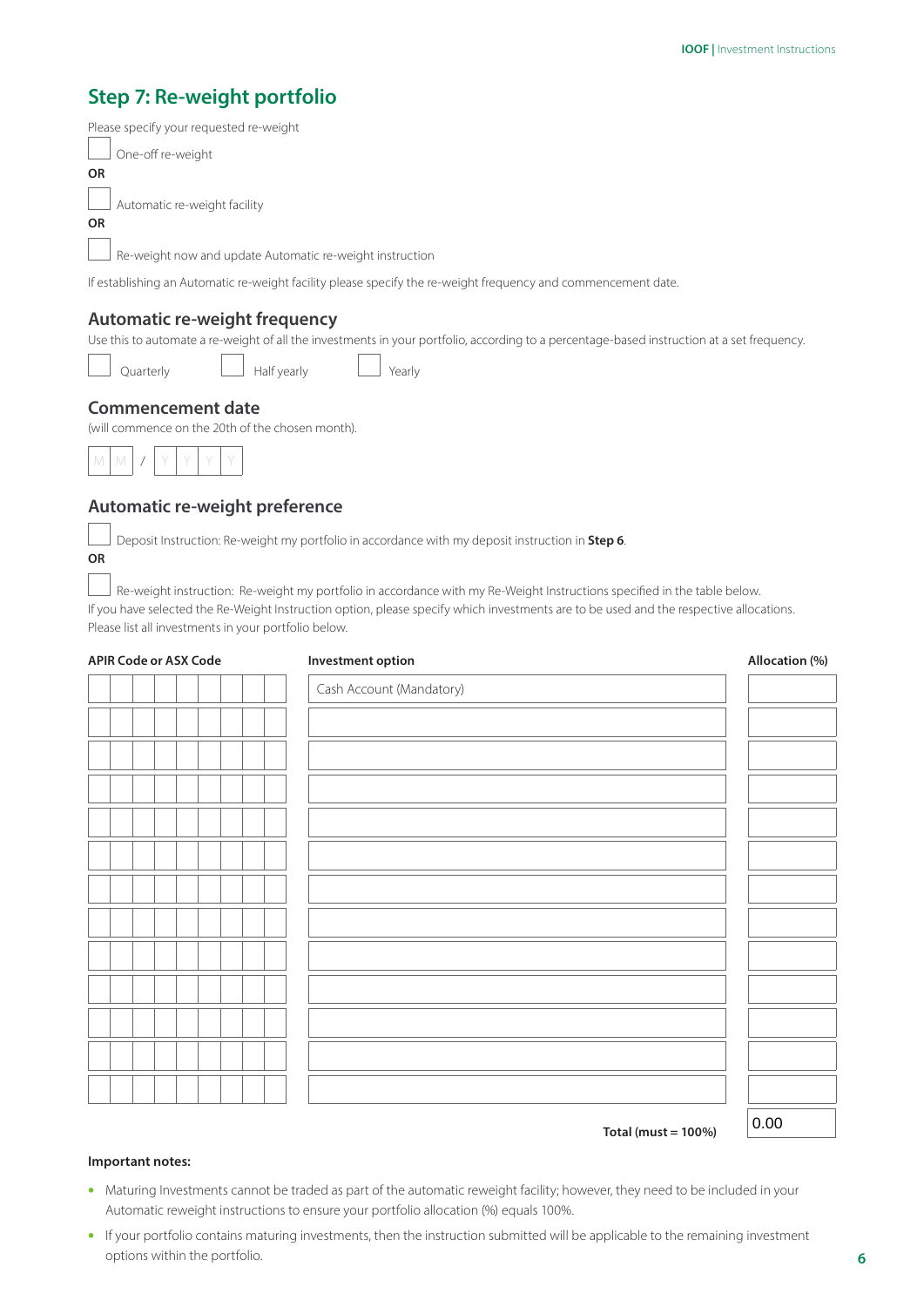# **Step 8: Cash Account preferences (Choice members only)**

**If you are a MySuper member, we will top up your Cash Account from the IOOF Balanced Investor Trust. You do not have a 1% minimum cash requirement.**

## **Cash Account limits**

You must maintain a minimum percentage allocation to the Cash Account. Please specify one of the following options:

| Cash Account default minimum of 1% (default option) |  |
|-----------------------------------------------------|--|
|-----------------------------------------------------|--|

**Cash Account percentage nominated in your Deposit Instruction**

**Custom Cash Account minimum of** %

#### **Optional**

**OR**

**OR**

You may also nominate a dollar based cap on the amount held in your Cash Account, subject to a \$5,000 minimum.

To set a Cash Account cap, please specify the amount here \$

# **Cash Account top-up**

If the balance in your Cash Account is zero or below, the Trustee will top up the balance to the lower of:

- your selected Cash Account limit; or
- the Cash Account cap.

We will top up your Cash Account balance by redeeming the necessary amount from your managed investments (without prior notice to you) in accordance with the method you have selected below:

 **Pro-rata (default option)** – Redeem funds across all managed investments according to the proportion of the portfolio that they represent.

**OR**

 **Redemption instruction – percentage** – Redeem funds from specified managed investments according to the percentage allocation nominated below.

**OR**

Pecking Order – Redeem funds from my managed investment(s) according to a prioritised list specified below.

**If you don't indicate a top-up method, the default option of pro-rata will be applied.**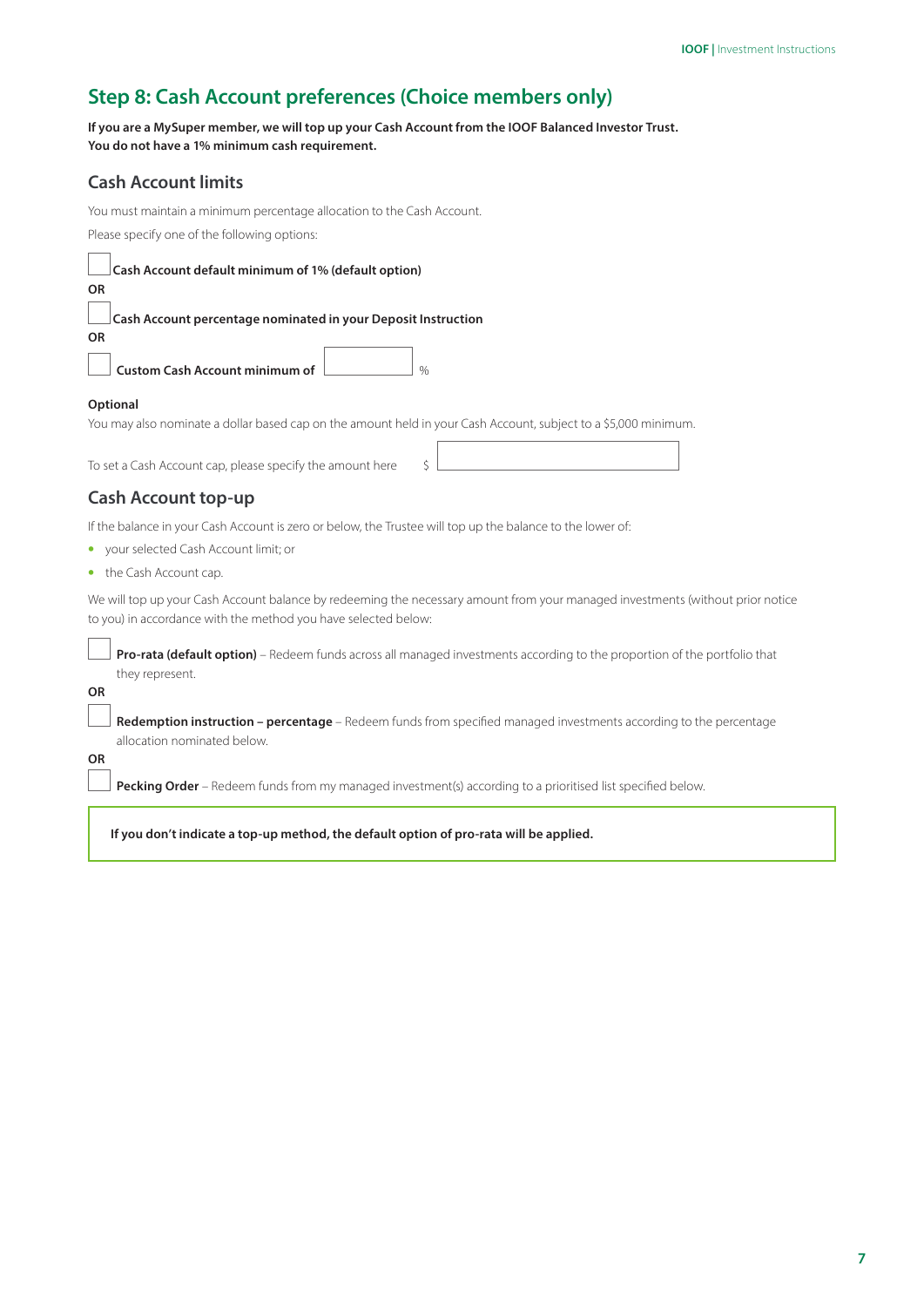**Pecking** 

## **Redemption instructions - percentage and pecking order**

#### **Please note:**

- If you select the pecking order option, please specify which managed investments are to be used and the pecking order in which the funds are to be redeemed, one at a time.
- If you select to have a percentage redemption instruction, the percentages allocated for your selected investment option(s) must add up to 100% not including the Cash Account. To ensure the investment option selections are listed correctly, please add the APIR code along with the name of the investment option.
- Restricted investments, investment options with extended redemption periods, capital guaranteed income/pension investment options and annuity funds and term deposits (maturing investments) cannot form part of your redemption instruction - percentage.

| <b>APIR Code</b> | Investment option                                  | Allocation (%) | order          |
|------------------|----------------------------------------------------|----------------|----------------|
|                  |                                                    |                |                |
|                  |                                                    |                | $\overline{2}$ |
|                  |                                                    |                | 3              |
|                  |                                                    |                | $\overline{4}$ |
|                  |                                                    |                | 5              |
|                  |                                                    |                | 6              |
|                  |                                                    |                | $\overline{7}$ |
|                  |                                                    |                | 8              |
|                  |                                                    |                | 9              |
|                  |                                                    |                | $10\,$         |
|                  | Redemption Instruction % total<br>$(must - 100\%)$ | 0.00           |                |

**(must = 100%)**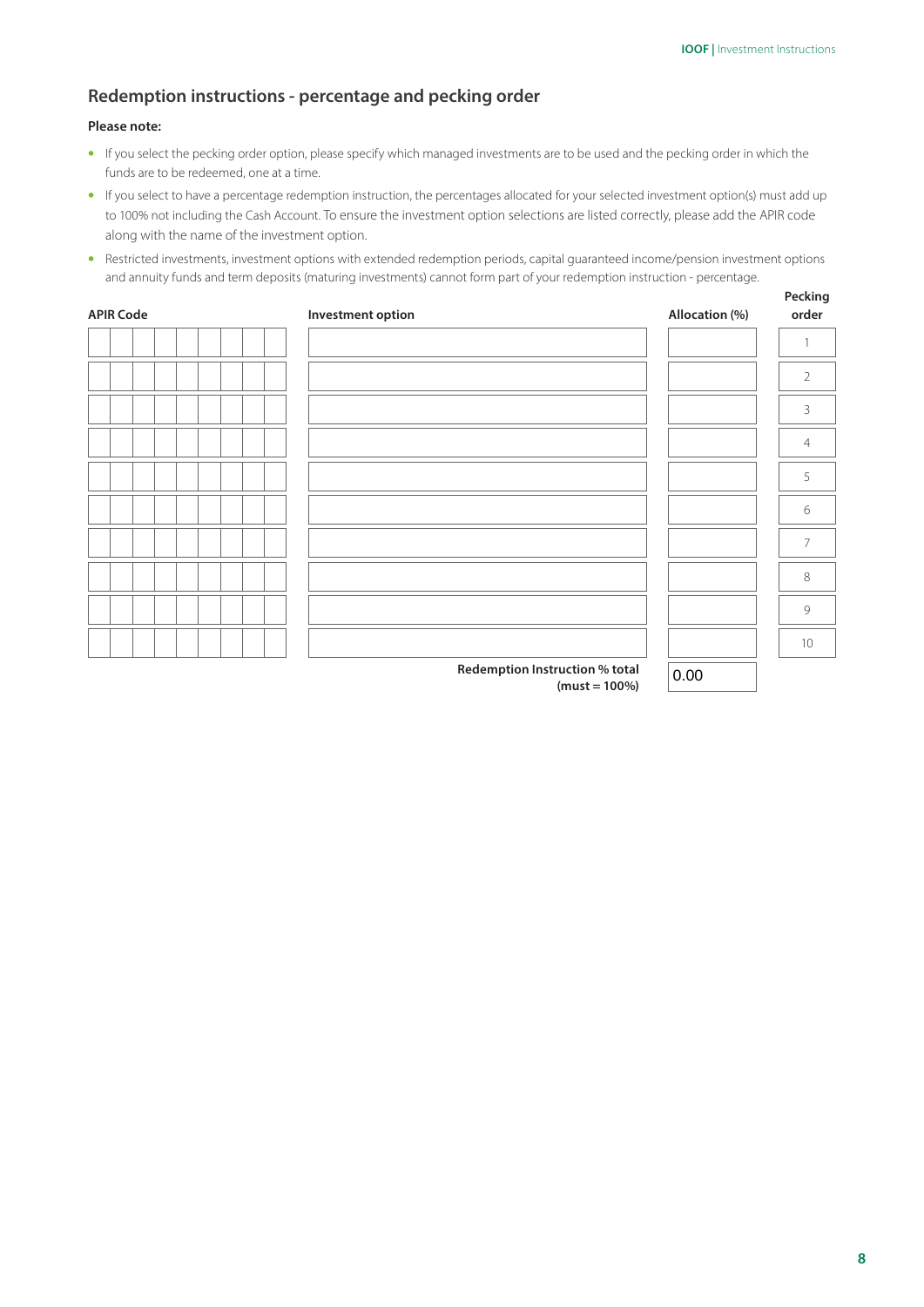# **Step 9: Income preferences (Choice members only)**

I direct the Trustee to manage income distributions that I receive from managed investments as follows:

 **Re-invest (default option)** – Re-invest 100% of the income distributions back into the same managed investment that made the income distribution.

**OR**

**OR**

**Retain in Cash Account** – Leave all income distributions to accumulate in my Cash Account.

**Income Instruction – percentage** – reinvest the income into the managed investments selected below.

If you have selected the Income Instruction – Percentage, please specify which managed investments are to be used and the respective allocations. Please ensure that the Income Instruction does not contain listed or maturing investments.

#### **If you don't indicate your income preference, the default option of re-invest will be applied.**

| <b>APIR Code</b> | Investment option        | Allocation (%) |
|------------------|--------------------------|----------------|
|                  | Cash Account (Mandatory) |                |
|                  |                          |                |
|                  |                          |                |
|                  |                          |                |
|                  |                          |                |
|                  |                          |                |
|                  |                          |                |
|                  |                          |                |
|                  |                          |                |
|                  |                          |                |
|                  |                          | $- - -$        |

**Total (must = 100%)**

## $|0.00|$

## **Step 10: Additional comments**